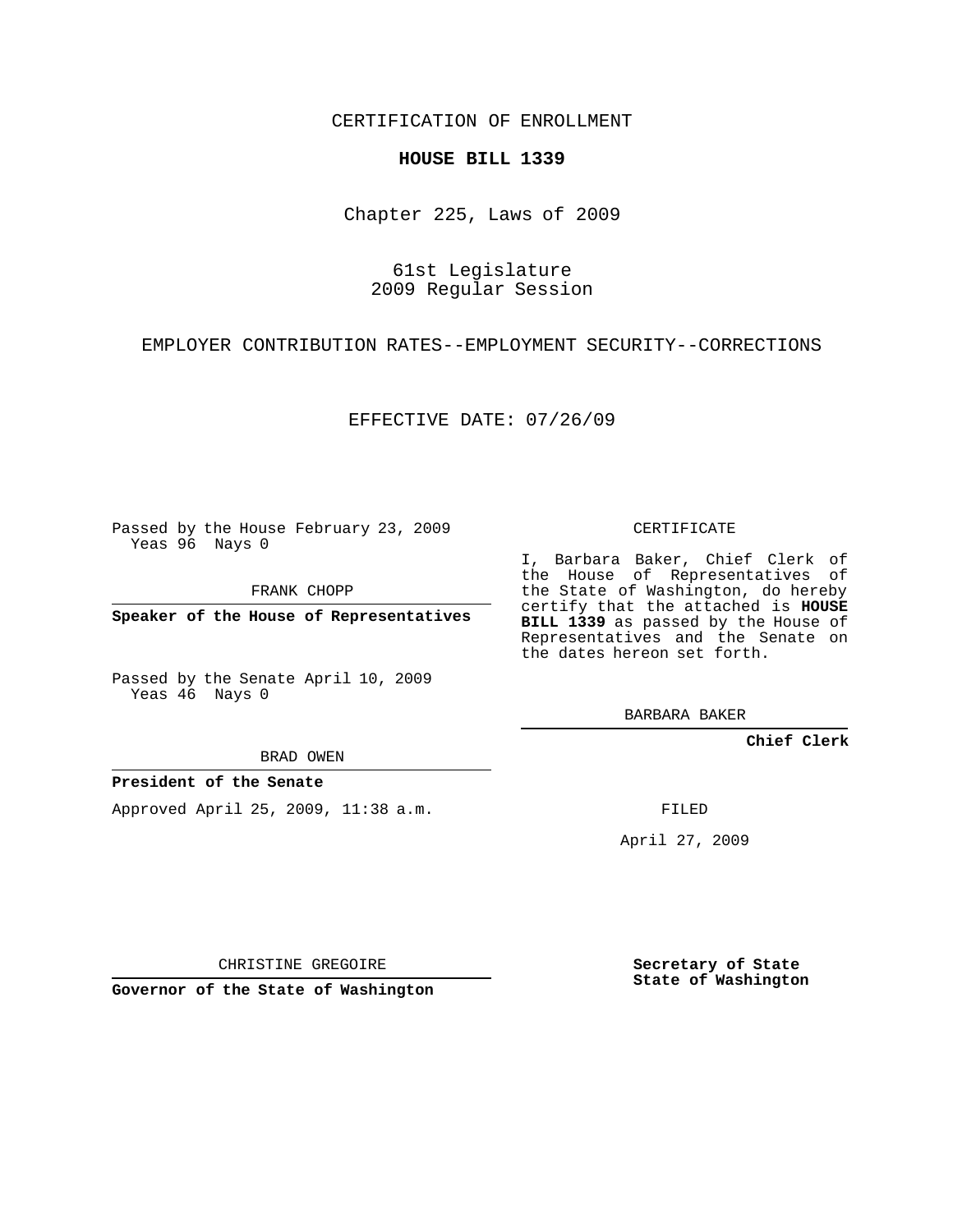## **HOUSE BILL 1339** \_\_\_\_\_\_\_\_\_\_\_\_\_\_\_\_\_\_\_\_\_\_\_\_\_\_\_\_\_\_\_\_\_\_\_\_\_\_\_\_\_\_\_\_\_

\_\_\_\_\_\_\_\_\_\_\_\_\_\_\_\_\_\_\_\_\_\_\_\_\_\_\_\_\_\_\_\_\_\_\_\_\_\_\_\_\_\_\_\_\_

Passed Legislature - 2009 Regular Session

**State of Washington 61st Legislature 2009 Regular Session**

**By** Representatives Conway, Wood, Armstrong, Hunt, Condotta, Green, Williams, Crouse, Moeller, and Chandler; by request of Employment Security Department

Read first time 01/19/09. Referred to Committee on Commerce & Labor.

 AN ACT Relating to correcting statutory references in the calculation of predecessor and successor employer contribution rates; amending RCW 50.29.062 and 50.29.063; and creating a new section.

BE IT ENACTED BY THE LEGISLATURE OF THE STATE OF WASHINGTON:

 **Sec. 1.** RCW 50.29.062 and 2006 c 47 s 2 are each amended to read as follows:

 Except as provided in RCW 50.29.063, predecessor and successor employer contribution rates shall be computed in the following manner:

 (1) If the successor is an employer, as defined in RCW 50.04.080, at the time of the transfer of a business, the following applies:

 (a) The successor's contribution rate shall remain unchanged for 12 the remainder of the rate year in which the transfer occurs; and

 (b) Beginning January 1st following the transfer, the successor's contribution rate for each rate year shall be based on a combination of the following:

(i) The successor's experience with payrolls and benefits; and

 (ii) Any experience assigned to the predecessor involved in the transfer. If only a portion of the business was transferred, then the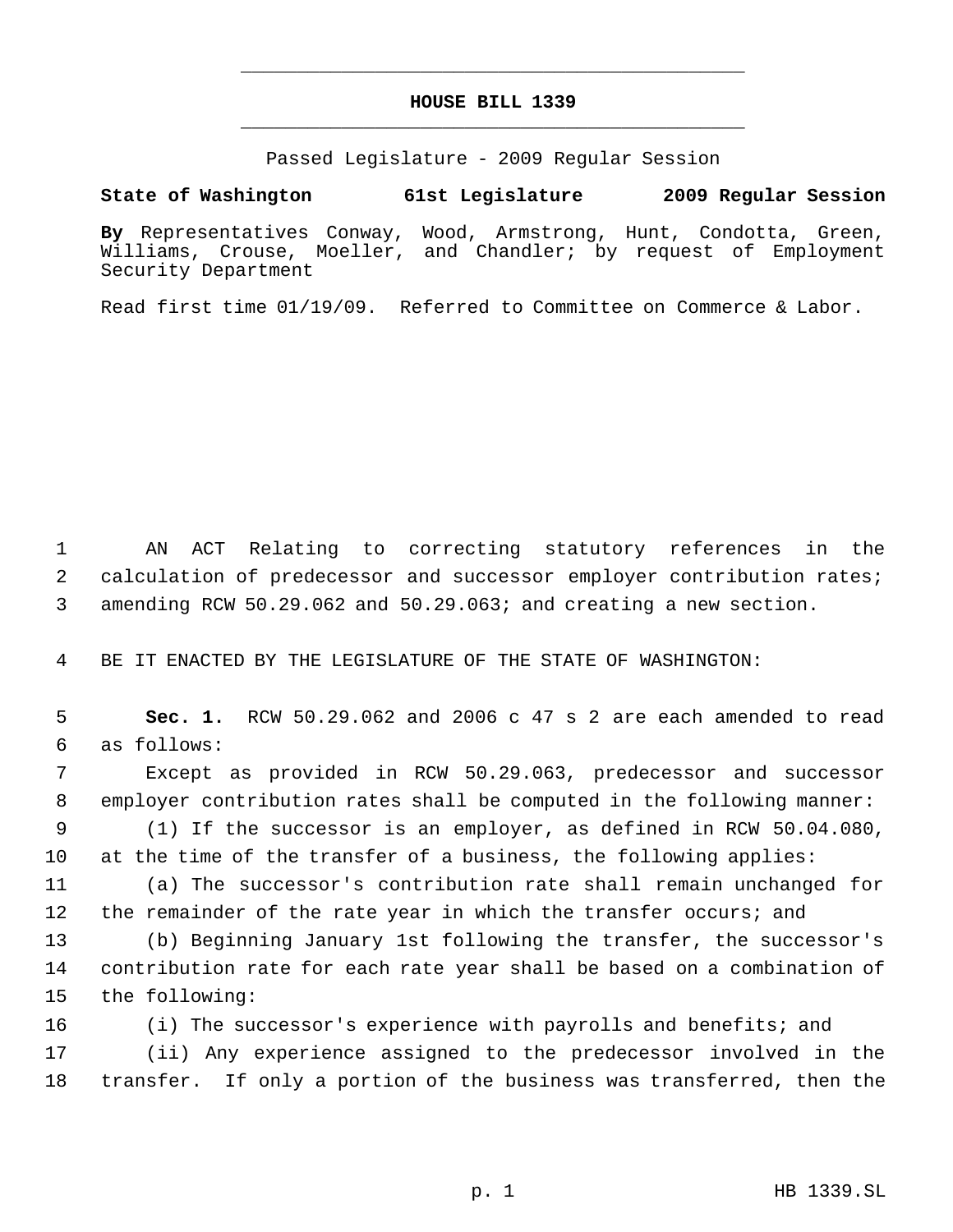experience attributable to the acquired portion is assigned to the successor.

 (2) If the successor is not an employer at the time of the transfer, the following applies:

(a) For transfers before January 1, 2005:

 (i) Except as provided in (ii) of this subsection (2)(a), the successor shall pay contributions at the lowest rate determined under either of the following:

 (A) The contribution rate of the rate class assigned to the predecessor employer at the time of the transfer for the remainder of that rate year. Any experience relating to the assignment of that rate class attributable to the predecessor is transferred to the successor. Beginning with the January 1st following the transfer, the successor's contribution rate shall be based on a combination of the transferred experience of the acquired business and the successor's experience after the transfer; or

 (B) The contribution rate equal to the average industry rate as determined by the commissioner, but not less than one percent, and continuing until the successor qualifies for a different rate in its own right. Assignment of employers by the commissioner to industrial classification, for purposes of this subsection, must be in accordance with established classification practices found in the North American industry classification system issued by the federal office of management and budget to the fourth digit provided in the North American industry classification system.

 (ii) If the successor simultaneously acquires the business or a portion of the business of two or more employers in different rate 28 classes, its rate, from the date the transfer occurred until the end of that rate year and until it qualifies in its own right for a new rate, shall be the rate of the highest rate class applicable at the time of the acquisition to any predecessor employer who is a party to the acquisition, but not less than one percent.

(b) For transfers on or after January 1, 2005:

 (i) Except as provided in (ii) and (iii) of this subsection (2)(b), the successor shall pay contributions:

 (A) At the contribution rate assigned to the predecessor employer at the time of the transfer for the remainder of that rate year. Any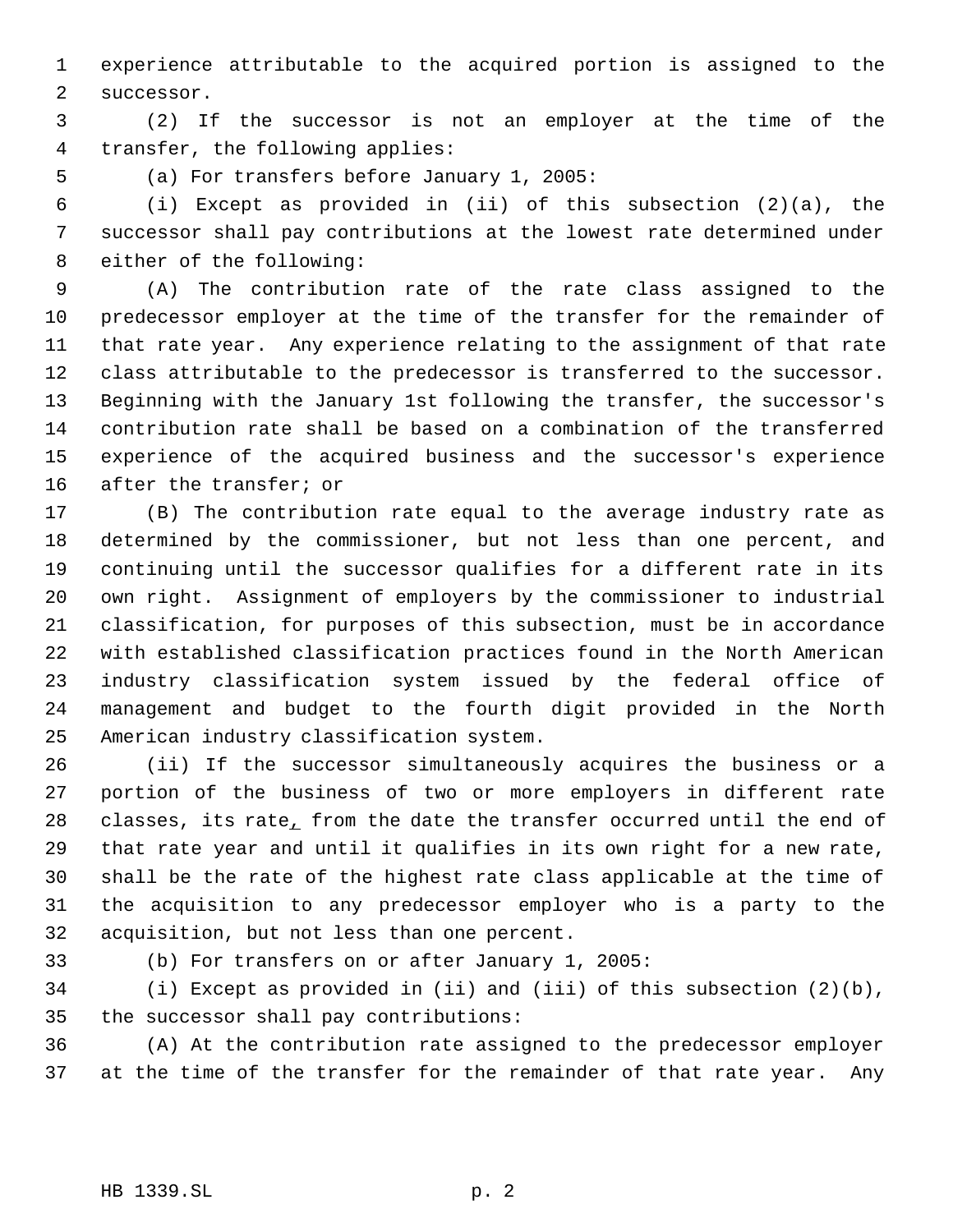experience attributable to the predecessor relating to the assignment of the predecessor's rate class is transferred to the successor.

 (B) Beginning January 1st following the transfer, the successor's contribution rate for each rate year shall be based on an array calculation factor rate that is a combination of the following: The successor's experience with payrolls and benefits; and any experience assigned to the predecessor involved in the transfer. If only a portion of the business was transferred, then the experience attributable to the acquired portion is assigned to the successor if qualified under RCW 50.29.010(6) by including the transferred experience. If not qualified under RCW 50.29.010(6), the contribution rate shall equal the sum of the rates determined by the commissioner 13 under RCW 50.29.025(2) (( $\left(\frac{e}{i} + \frac{1}{i} + \frac{1}{e}\right)$  and  $\left(\frac{1}{i}\right)$  (( $\frac{1}{i}$ )) and 50.29.041, if applicable, and continuing until the successor qualifies for a different rate, including the transferred experience.

 (ii) If there is a substantial continuity of ownership, control, or management by the successor of the business of the predecessor, the successor shall pay contributions at the contribution rate determined for the predecessor employer at the time of the transfer for the remainder of that rate year. Any experience attributable to the predecessor relating to the assignment of the predecessor's rate class is transferred to the successor. Beginning January 1st following the transfer, the successor's array calculation factor rate shall be based on a combination of the transferred experience of the acquired business and the successor's experience after the transfer.

 (iii) If the successor simultaneously acquires the business or a portion of the business of two or more employers with different 28 contribution rates, the successor's rate<sub> $L$ </sub> from the date the transfer occurred until the end of that rate year and until it qualifies in its own right for a new rate, shall be the sum of the rates determined by the commissioner under RCW 50.29.025(2) (a) and (b), and 50.29.041, applicable at the time of the acquisition, to the predecessor employer who, among the parties to the acquisition, had the largest total payroll in the completed calendar quarter immediately preceding the date of transfer, but not less than the sum of the rates determined by 36 the commissioner under RCW 50.29.025(2)  $((e+ii)-and)$   $(d)(ii)((\tau))$ and 50.29.041, if applicable.

(3) With respect to predecessor employers: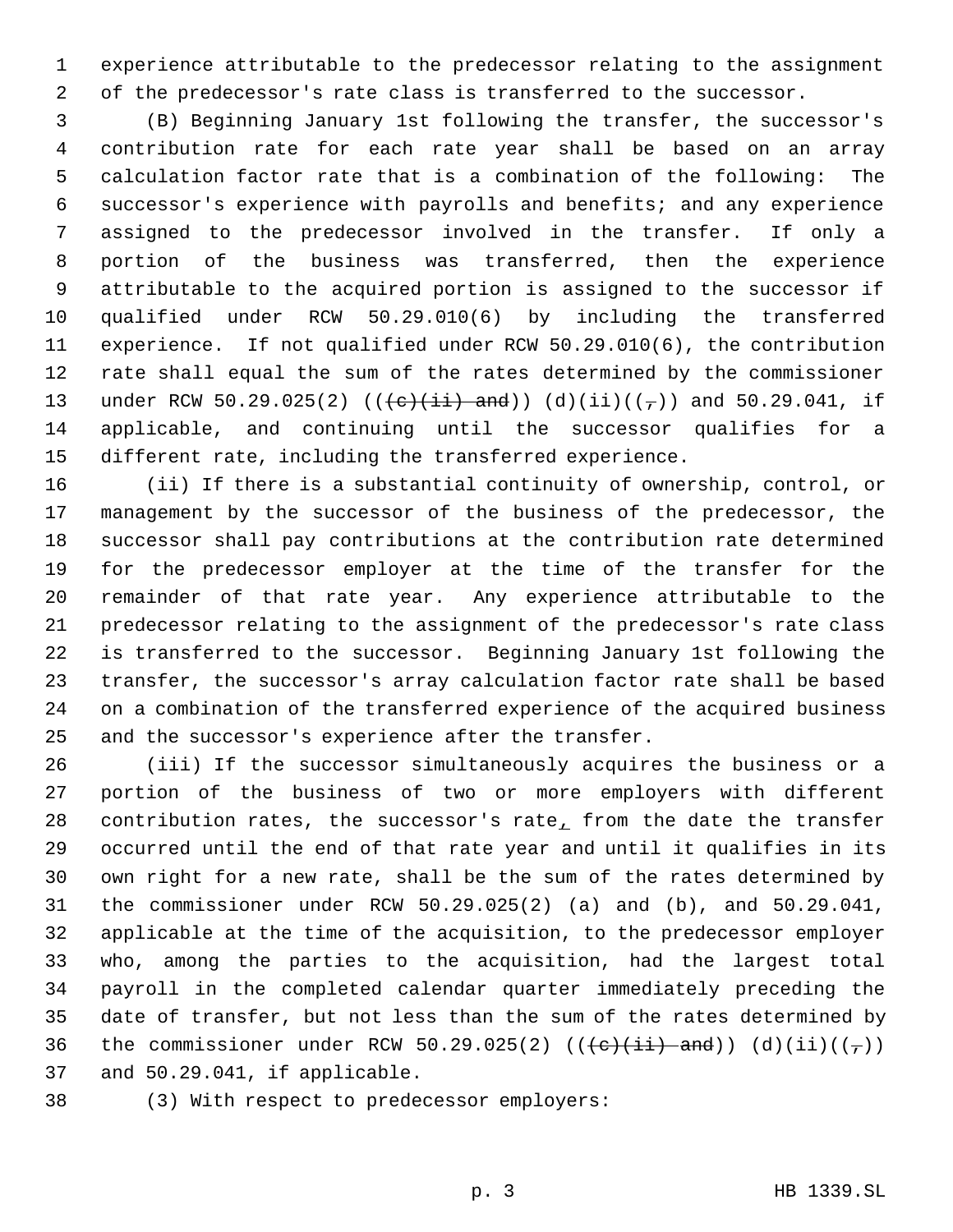(a) The contribution rate on any payroll retained by a predecessor employer shall remain unchanged for the remainder of the rate year in which the transfer occurs.

 (b) In all cases, beginning January 1st following the transfer, the predecessor's contribution rate or the predecessor's array calculation factor for each rate year shall be based on its experience with payrolls and benefits as of the regular computation date for that rate year excluding the experience of the transferred business or transferred portion of business as that experience has transferred to the successor: PROVIDED, That if all of the predecessor's business is transferred to a successor or successors, the predecessor shall not be a qualified employer until it satisfies the requirements of a "qualified employer" as set forth in RCW 50.29.010.

 (4) For purposes of this section, "transfer of a business" means the same as RCW 50.29.063(4)(c).

 **Sec. 2.** RCW 50.29.063 and 2007 c 327 s 3 are each amended to read as follows:

 (1) If it is found that a significant purpose of the transfer of a business was to obtain a reduced array calculation factor rate, then the following applies:

 (a) If the successor was an employer at the time of the transfer, then the experience rating accounts of the employers involved shall be combined into a single account and the employers assigned the higher of the predecessor or successor array calculation factor rate to take effect as of the date of the transfer.

 (b) If the successor was not an employer at the time of the transfer, then the experience rating account of the acquired business must not be transferred and, instead, the sum of the rate determined by 29 the commissioner under RCW 50.29.025(2)  $((e+ii)-and)$   $(d)(ii)((\tau))$ and 50.29.041, if applicable, shall be assigned.

 (2) If any part of a delinquency for which an assessment is made under this title is due to an intent to knowingly evade the successorship provisions of RCW 50.29.062 and this section, then with respect to the employer, and to any business found to be knowingly promoting the evasion of such provisions:

 (a) The commissioner shall, for the rate year in which the commissioner makes the determination under this subsection and for each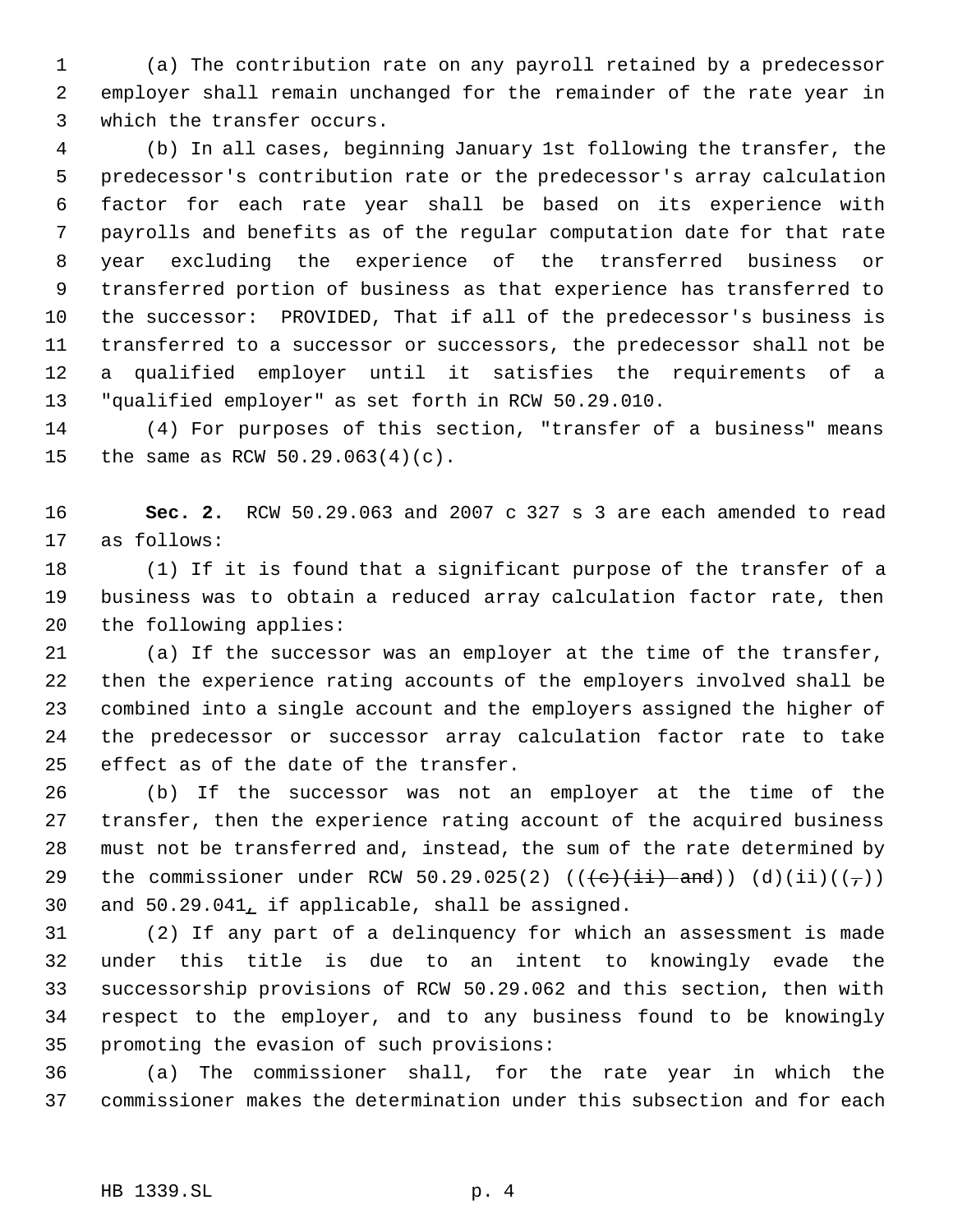of the three consecutive rate years following that rate year, assign to the employer or business the total rate, which is the sum of the recalculated array calculation factor rate and a civil penalty assessment rate, calculated as follows:

 (i) Recalculate the array calculation factor rate as the array calculation factor rate that should have applied to the employer or business under RCW 50.29.025 and 50.29.062; and

 (ii) Calculate a civil penalty assessment rate in an amount that, when added to the array calculation factor rate determined under (a)(i) of this subsection for the applicable rate year, results in a total rate equal to the maximum array calculation factor rate under RCW 50.29.025 plus two percent, which total rate is not limited by any maximum array calculation factor rate established in RCW 50.29.025(2)(b)(ii);

 (b) The employer or business may be prosecuted under the penalties prescribed in RCW 50.36.020; and

 (c) The employer or business must pay for the employment security department's reasonable expenses of auditing the employer's or business's books and collecting the civil penalty assessment.

 (3) If the person knowingly evading the successorship provisions, or knowingly attempting to evade these provisions, or knowingly promoting the evasion of these provisions, is not an employer, the person is subject to a civil penalty assessment of five thousand dollars per occurrence. In addition, the person is subject to the penalties prescribed in RCW 50.36.020 as if the person were an employer. The person must also pay for the employment security department's reasonable expenses of auditing his or her books and collecting the civil penalty assessment.

(4) For purposes of this section:

 (a) "Knowingly" means having actual knowledge of or acting with deliberate ignorance or reckless disregard for the prohibition involved and includes, but is not limited to, intent to evade, misrepresentation, or willful nondisclosure.

 (b) "Person" means and includes an individual, a trust, estate, partnership, association, company, or corporation.

 (c) "Transfer of a business" includes the transfer or acquisition of substantially all or a portion of the operating assets, which may include the employer's workforce.